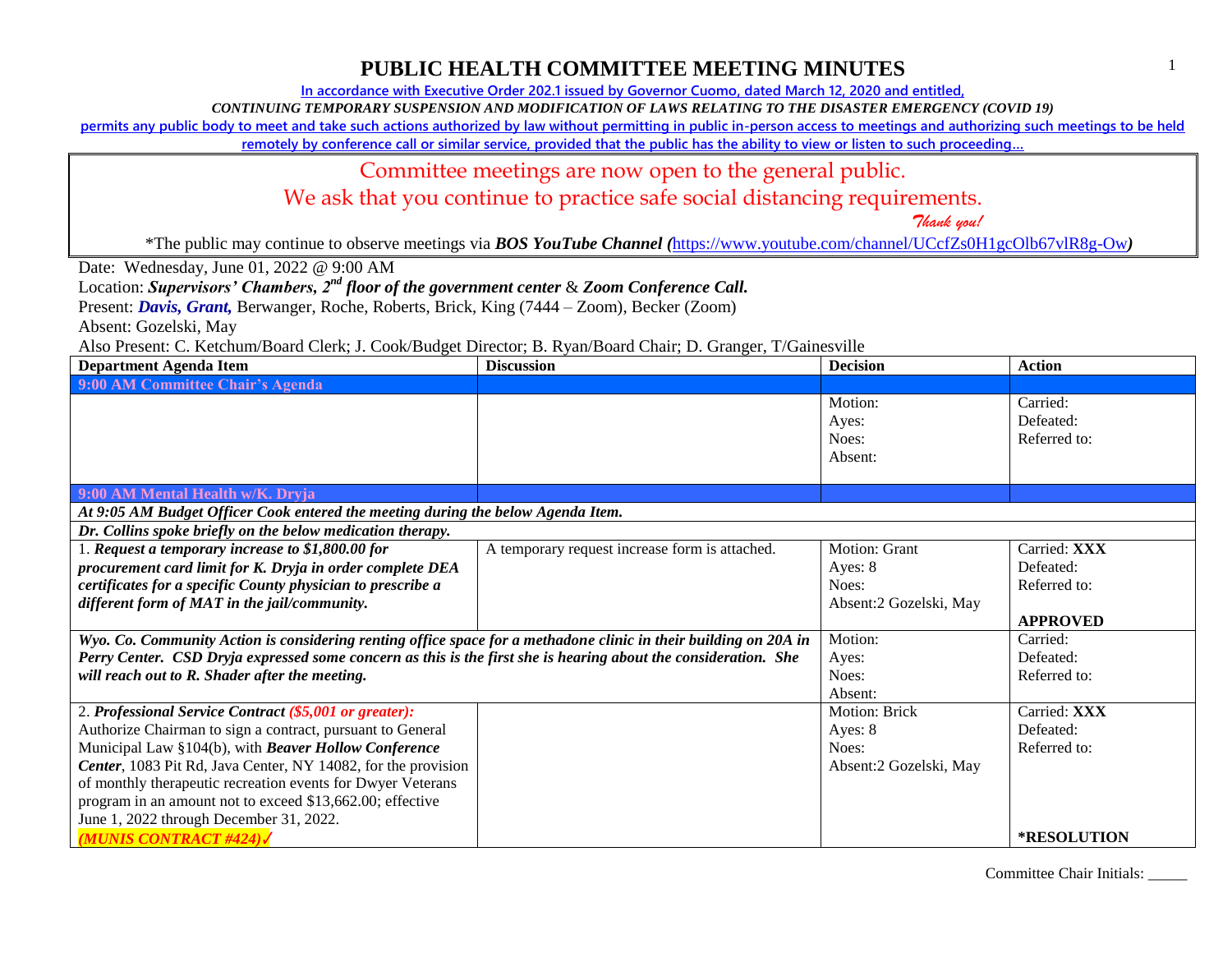**In accordance with Executive Order 202.1 issued by Governor Cuomo, dated March 12, 2020 and entitled,**

*CONTINUING TEMPORARY SUSPENSION AND MODIFICATION OF LAWS RELATING TO THE DISASTER EMERGENCY (COVID 19)*

**permits any public body to meet and take such actions authorized by law without permitting in public in-person access to meetings and authorizing such meetings to be held** 

**remotely by conference call or similar service, provided that the public has the ability to view or listen to such proceeding…**

### Committee meetings are now open to the general public.

We ask that you continue to practice safe social distancing requirements.

 *Thank you!*

\*The public may continue to observe meetings via *BOS YouTube Channel (*<https://www.youtube.com/channel/UCcfZs0H1gcOlb67vlR8g-Ow>*)*

Date: Wednesday, June 01, 2022 @ 9:00 AM

Location: *Supervisors' Chambers, 2nd floor of the government center* & *Zoom Conference Call.*

Present: *Davis, Grant,* Berwanger, Roche, Roberts, Brick, King (7444 – Zoom), Becker (Zoom)

Absent: Gozelski, May

Also Present: C. Ketchum/Board Clerk; J. Cook/Budget Director; B. Ryan/Board Chair; D. Granger, T/Gainesville

| <b>Department Agenda Item</b>                                          | <b>Discussion</b> | <b>Decision</b>        | <b>Action</b>      |
|------------------------------------------------------------------------|-------------------|------------------------|--------------------|
| 3. 2022 Appropriation:                                                 |                   | Motion: Berwanger      | Carried: XXX       |
| To: 014220.542417.SAPT Stabilization Grant<br>\$13,000.00              |                   | Ayes: 8                | Defeated:          |
| w/01422004.444920.SAPT Substance Abuse Federal                         |                   | Noes:                  | Referred to:       |
| \$13,000.00                                                            |                   | Absent:2 Gozelski, May |                    |
| <b>Reason:</b> For stabilizing P4P equipment and painting of walls     |                   |                        |                    |
| in lobby of the building.                                              |                   |                        |                    |
|                                                                        |                   |                        | <b>FINANCE</b>     |
| 2. Amend Resolution No. 22-270:                                        |                   | Motion: Brick          | Carried: XXX       |
| Authorize Chairman to sign an Amended Contract with                    |                   | Ayes: 8                | Defeated:          |
| Corral Custom Catering, PO Box 26, Perry NY 14530 to                   |                   | Noes:                  | Referred to:       |
| reflect the following revisions: increase contract amount by           |                   | Absent:2 Gozelski, May |                    |
| \$805.00 to an amount not to exceed \$6,000; all else remains          |                   |                        |                    |
| the same. ( <b>MUNIS CONTRACT #300)</b>                                |                   |                        |                    |
|                                                                        |                   |                        | *RESOLUTION        |
| 9:15 AM Public Health w/G. Collins, L. Paolucci, R. Jines & J. Merrill |                   |                        |                    |
| 1. Amend Resolution #21-348 (August 10, 2021)                          |                   | Motion: Grant          | Carried: XXX       |
| Authorizing Chairman/Commissioner of Health to sign a grant            |                   | Ayes: $8$              | Defeated:          |
| application and acceptance aware with Health Research,                 |                   | Noes:                  | Referred to:       |
| Inc., 150 Broadway, Suite 560, Menands, NY 12204 for                   |                   | Absent:2 Gozelski, May |                    |
| COVID-19 screening testing program funding to support and              |                   |                        |                    |
| maintain in-person learning in a minimum amount of nine                |                   |                        |                    |
| hundred eighty-six thousand one hundred fourteen dollars               |                   |                        |                    |
| (\$986,114.00); effective July 1, 2021 through July 31, 2022.          |                   |                        |                    |
| Extend grant term through July 31, 2023; all else remains              |                   |                        |                    |
| the same. MUNIS CONTRACT #447 /                                        |                   |                        |                    |
|                                                                        |                   |                        | <b>*RESOLUTION</b> |

Committee Chair Initials: \_\_\_\_\_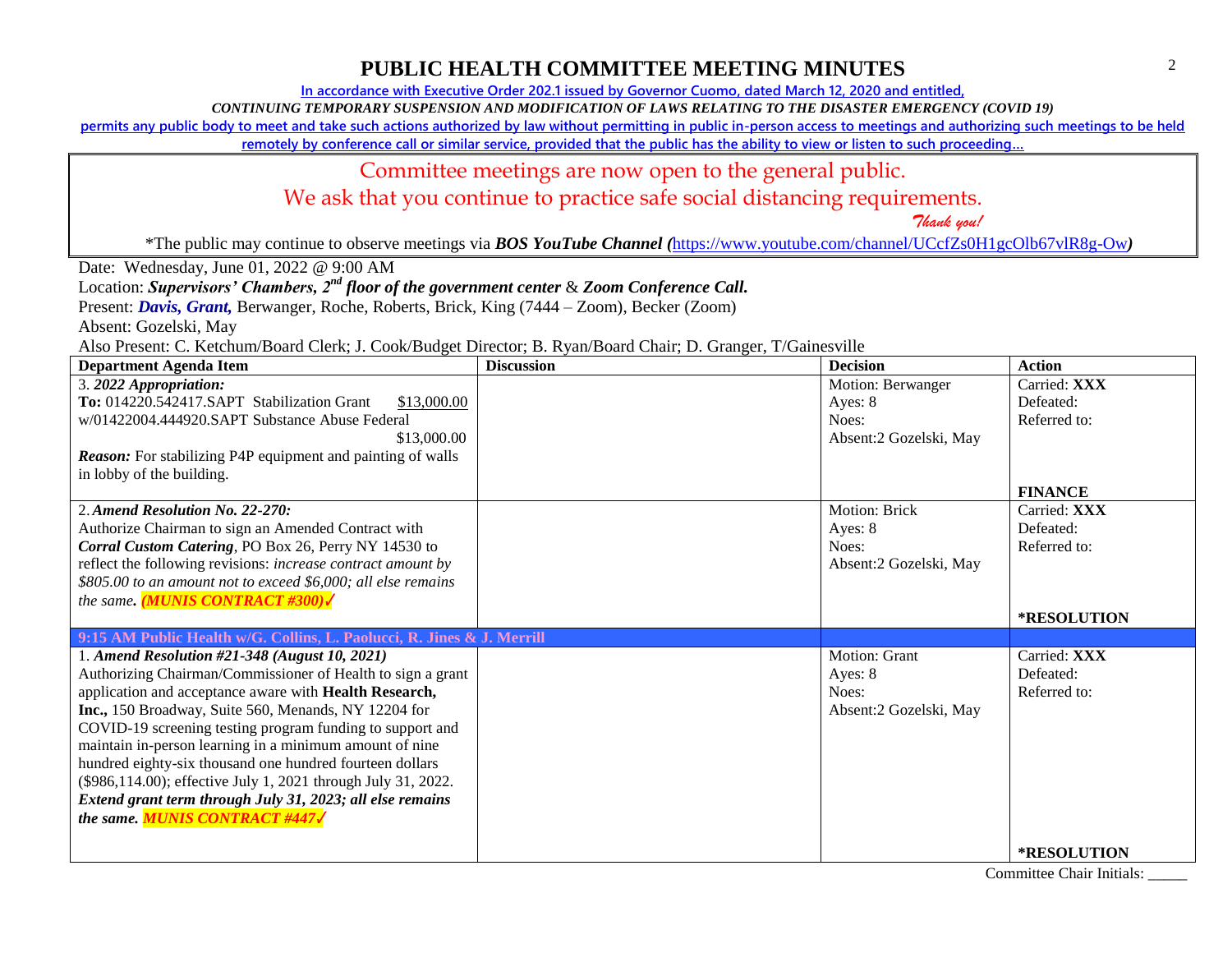**In accordance with Executive Order 202.1 issued by Governor Cuomo, dated March 12, 2020 and entitled,**

*CONTINUING TEMPORARY SUSPENSION AND MODIFICATION OF LAWS RELATING TO THE DISASTER EMERGENCY (COVID 19)*

**permits any public body to meet and take such actions authorized by law without permitting in public in-person access to meetings and authorizing such meetings to be held** 

**remotely by conference call or similar service, provided that the public has the ability to view or listen to such proceeding…**

## Committee meetings are now open to the general public.

We ask that you continue to practice safe social distancing requirements.

 *Thank you!*

\*The public may continue to observe meetings via *BOS YouTube Channel (*<https://www.youtube.com/channel/UCcfZs0H1gcOlb67vlR8g-Ow>*)*

Date: Wednesday, June 01, 2022 @ 9:00 AM

Location: *Supervisors' Chambers, 2nd floor of the government center* & *Zoom Conference Call.*

Present: *Davis, Grant,* Berwanger, Roche, Roberts, Brick, King (7444 – Zoom), Becker (Zoom)

Absent: Gozelski, May

Also Present: C. Ketchum/Board Clerk; J. Cook/Budget Director; B. Ryan/Board Chair; D. Granger, T/Gainesville

| <b>Department Agenda Item</b>                                 | <b>Discussion</b>                                | <b>Decision</b>        | <b>Action</b>   |
|---------------------------------------------------------------|--------------------------------------------------|------------------------|-----------------|
| 2. Amend Salary Schedule "S":                                 | J. Merrill has been an employee of Wyoming       | <b>Motion: Brick</b>   | Carried: XXX    |
| Apply the 2022 COLA to the Fiscal Administrator position      | County since 2014, with the Health Department    | Ayes: 8                | Defeated:       |
| (#089.405) at the Health Department, effective January 1,     | 2018 in positions of increasing responsibility.  | Noes:                  | Referred to:    |
| 2022, retroactive.                                            | Given Ms. Merrill's performance and service to   | Absent:2 Gozelski, May |                 |
|                                                               | Wyoming County, I am advocating for her          |                        |                 |
|                                                               | eligibility to receive the 2022 COLA adjustment. |                        |                 |
|                                                               | Original request and justification submitted by  |                        |                 |
|                                                               | email February, 2022.                            |                        |                 |
|                                                               |                                                  |                        |                 |
|                                                               |                                                  |                        | <b>FINANCE</b>  |
|                                                               |                                                  |                        |                 |
| 3. Overnight Travel Authorization                             |                                                  | <b>Motion: Roberts</b> | Carried: XXX    |
| R. Hamilton to attend NYS Annual Training School for          |                                                  | Ayes: 8                | Defeated:       |
| Weights & Measures in Syracuse, NY, July 25 - July 27,        |                                                  | Noes:                  | Referred to:    |
| 2022. The county car will be used. Employee expenses,         |                                                  | Absent:2 Gozelski, May |                 |
| lodging, travel budgeted.                                     |                                                  |                        |                 |
|                                                               |                                                  |                        |                 |
|                                                               |                                                  |                        |                 |
|                                                               |                                                  |                        | <b>APPROVED</b> |
| 4. Overnight Travel Authorization                             |                                                  | <b>Motion: Roberts</b> | Carried: XXX    |
| D. Parfitt and R. Jines to attend Advanced Skills & Scenarios |                                                  | Ayes: 8                | Defeated:       |
| Training in Oriskany, NY, June 2-3, 2022. The county car      |                                                  | Noes:                  | Referred to:    |
| will be used. Employee lodging expenses, lodging, travel      |                                                  | Absent:2 Gozelski, May |                 |
| budgeted; some expenses paid by NYS Homeland Security.        |                                                  |                        |                 |
|                                                               |                                                  |                        |                 |
|                                                               |                                                  |                        | <b>APPROVED</b> |
|                                                               |                                                  |                        |                 |

Committee Chair Initials: \_\_\_\_\_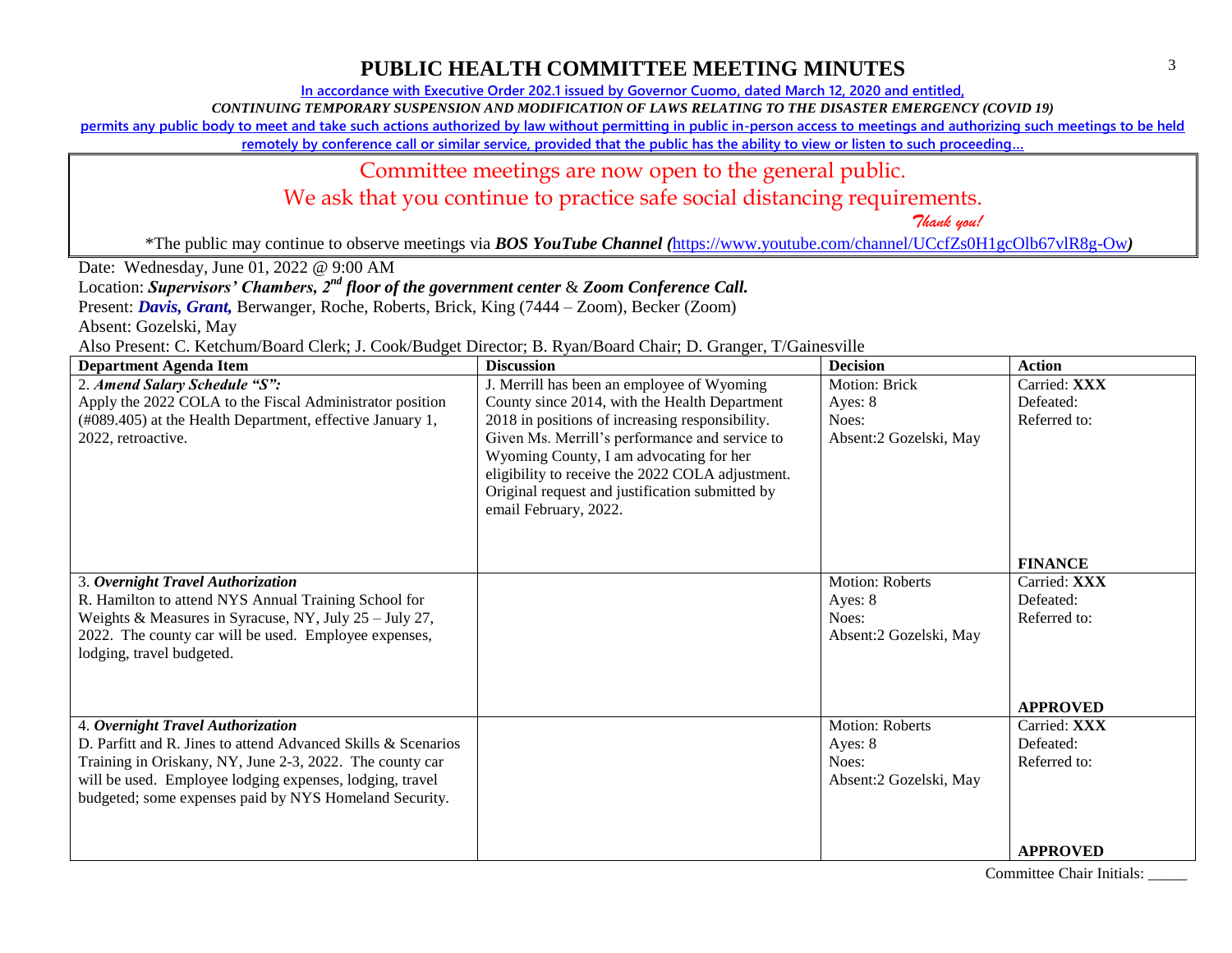**In accordance with Executive Order 202.1 issued by Governor Cuomo, dated March 12, 2020 and entitled,**

*CONTINUING TEMPORARY SUSPENSION AND MODIFICATION OF LAWS RELATING TO THE DISASTER EMERGENCY (COVID 19)*

**permits any public body to meet and take such actions authorized by law without permitting in public in-person access to meetings and authorizing such meetings to be held** 

**remotely by conference call or similar service, provided that the public has the ability to view or listen to such proceeding…**

### Committee meetings are now open to the general public.

We ask that you continue to practice safe social distancing requirements.

 *Thank you!*

\*The public may continue to observe meetings via *BOS YouTube Channel (*<https://www.youtube.com/channel/UCcfZs0H1gcOlb67vlR8g-Ow>*)*

Date: Wednesday, June 01, 2022 @ 9:00 AM

Location: *Supervisors' Chambers, 2nd floor of the government center* & *Zoom Conference Call.*

Present: *Davis, Grant,* Berwanger, Roche, Roberts, Brick, King (7444 – Zoom), Becker (Zoom)

Absent: Gozelski, May

Also Present: C. Ketchum/Board Clerk; J. Cook/Budget Director; B. Ryan/Board Chair; D. Granger, T/Gainesville

| <b>Department Agenda Item</b>                                                                                    | <b>Discussion</b>                                                                            | <b>Decision</b> | <b>Action</b> |
|------------------------------------------------------------------------------------------------------------------|----------------------------------------------------------------------------------------------|-----------------|---------------|
| 5. $FYI \sim Contract$ (\$3,000 and under):                                                                      |                                                                                              | Motion:         | Carried:      |
| • Authorize Chairman/Commissioner of Health or designee to sign a contract, pursuant to General Municipal Law    |                                                                                              | Ayes:           | Defeated:     |
| §104(b), with Warsaw Penny Saver, 72 North Main Street, Warsaw, NY 14569 for the provision of printed            |                                                                                              | Noes:           | Referred to:  |
| Navigator ad insert for full Penny Saver household distribution in Wyoming County in an amount not to exceed     |                                                                                              | Absent:         |               |
| \$2,999.00; effective June 1, 20222 through July 31, 2022; fully reimbursed by Navigator grant (MUNIS            |                                                                                              |                 |               |
| CONTRACT #449) $\checkmark$                                                                                      |                                                                                              |                 |               |
| Authorize Chairman/Commissioner of Health or designee to sign a contract, pursuant to General Municipal Law      |                                                                                              |                 |               |
| §104(b), with Lamar Outdoor Advertising, 389 Exchange Street, Buffalo, NY 14204 for the provision of billboard   |                                                                                              |                 |               |
| advertising in amount not to exceed \$2,000; effective June 20, 20222 through July 31, 2022; fully reimbursed by |                                                                                              |                 |               |
| Navigator grant ( <i>MUNIS CONTRACT #450)</i>                                                                    |                                                                                              |                 |               |
| 6. Operational Update (As Needed):                                                                               |                                                                                              | Motion:         | Carried:      |
| ADMINISTRATION:                                                                                                  |                                                                                              | Ayes:           | Defeated:     |
| COVID-19 response update<br>➤                                                                                    |                                                                                              | Noes:           | Referred to:  |
| $\circ$                                                                                                          | How do committee members feel about offering gas cards as incentives for people to get their | Absent:         |               |
| COVID shot?                                                                                                      |                                                                                              |                 |               |
|                                                                                                                  | Supervisor Roche, T/Eagle expressed a willingness to approve use of \$20/\$25 gas cards as   |                 |               |
|                                                                                                                  | incentive for getting immunized and added that he would rather see updating of the           |                 |               |
|                                                                                                                  | needed refrigeration. General consensus was that both could be accomplished.                 |                 |               |
| PH Admin. Paolucci will be back in the fall with more details.                                                   |                                                                                              |                 |               |
| Proposed ATUPA Program Minor                                                                                     |                                                                                              |                 |               |
| Fellows Program                                                                                                  |                                                                                              |                 |               |
| 3 Fellows positions<br>$\circ$                                                                                   |                                                                                              |                 |               |
| Recruited someone through a joint Emergency Services venture<br>$\circ$                                          |                                                                                              |                 |               |
| Accreditation                                                                                                    |                                                                                              |                 |               |
| $\circ$                                                                                                          | Something the health department will be looking at through use of the Fellow positions. Most |                 |               |
| county health departments within the region are either already accredited or are on a path to                    |                                                                                              |                 |               |